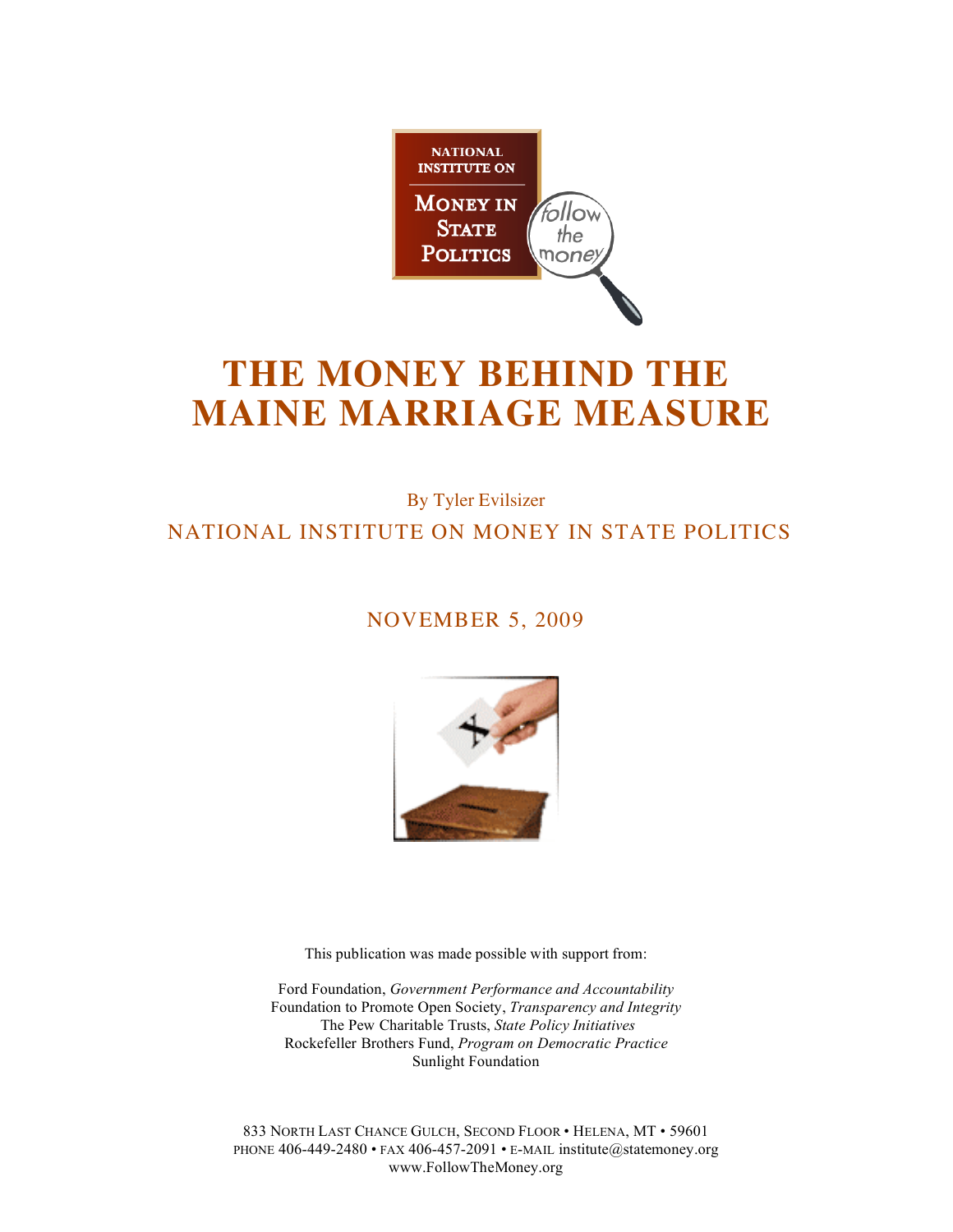N TUESDAY, MAINE BECAME THE 31ST STATE TO BLOCK GAY MARRIAGE THROUGH A PUBLIC referendum.<sup>1</sup> Voters repealed a state law passed earlier in the year by the legislature that allowed same-sex couples to marry. O

The measure, Question 1, attracted national attention. Libertarian-leaning Maine had seemed to offer an excellent chance to gay-rights advocates of reversing the long national trend of voters rejecting marriage equality.<sup>2</sup> Public opinion surveys had shown the measure in a dead heat right up until the election.<sup>3</sup> Question 1 passed with 53 percent of the vote.

The measure pitted conservative groups and churches against gayrights groups, a few wealthy donors, and more than 10,000 smaller donors from Maine and around the country. Question 1 attracted over \$9 million, or 72 cents of every dollar raised around Maine's seven ballot measures.

Along with the national attention, dollars from around the country flowed into Maine. Sixty percent of the money (\$5.4 million) came from outside Maine. Both proponents and opponents collected outof-state money in roughly equal proportions.

Question 1 attracted over \$9 million, or 72 cents of every dollar raised around Maine's seven ballot measures.

This report analyzes all money reported by the committees who raised money around Question 1, as of October 23, the due date of the last pre-election report.

Committees opposing Question 1 raised \$5.7 million—68 percent more than the \$3.4 million raised by proponents.

 $\overline{a}$ 

<sup>&</sup>lt;sup>1</sup> Abby Goodnough, "Loss in Maine Sets Back Drive for Same-Sex Marriage," New York Times, Nov. 4, 2009, available from http://www.nytimes.com/2009/11/05/us/05marriage.html?hp, accessed Nov. 4, 2009.

<sup>2</sup> Ibid.

<sup>&</sup>lt;sup>3</sup> Karl Vick, "Maine set to vote on gay marriage," Washington Post, Nov. 2, 2009, available from http://www.washingtonpost.com/wp-dyn/content/article/2009/11/02/AR2009110201107.html, accessed Nov. 3, 2009.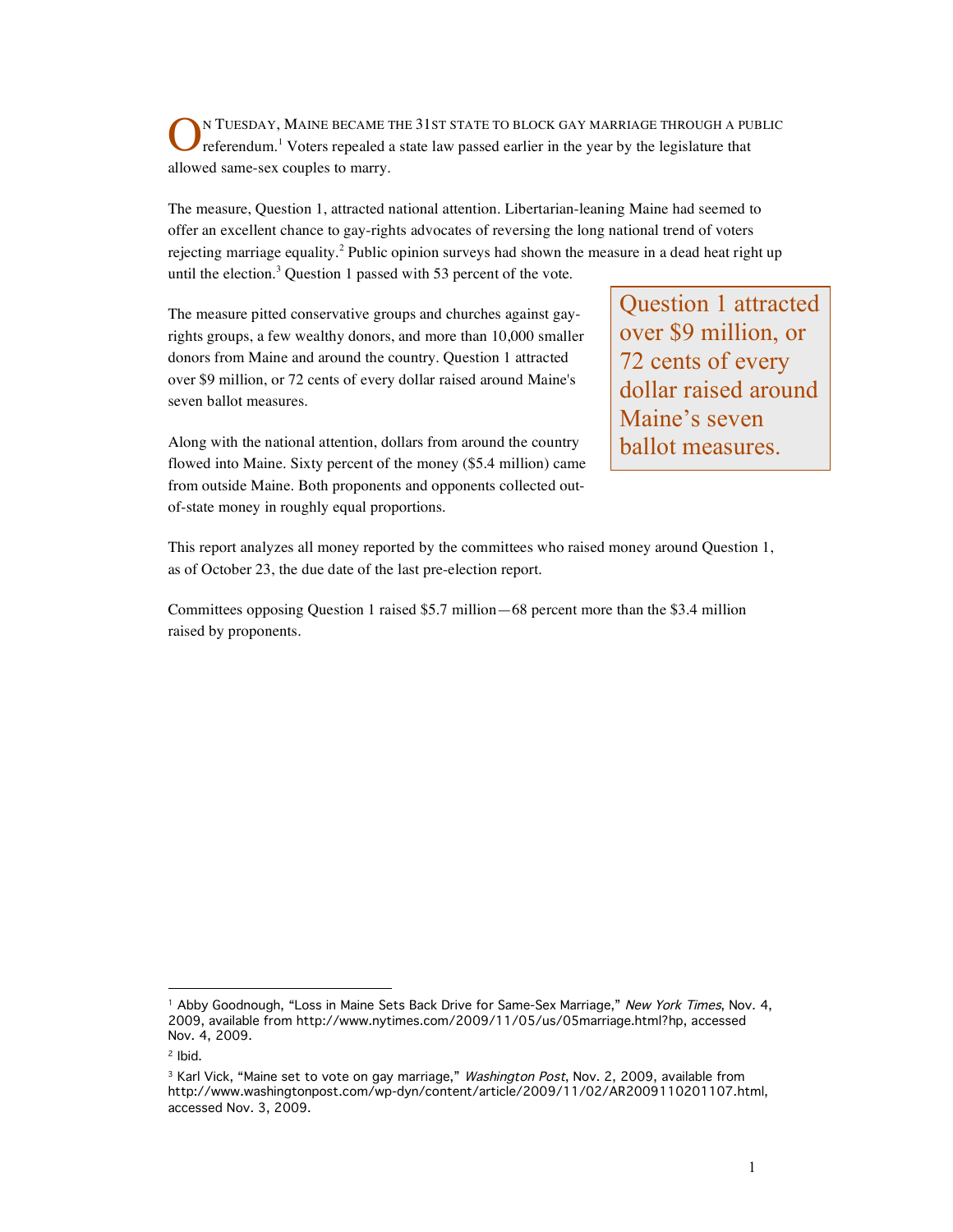| <b>COMMITTEE</b>                             |                           | <b>TOTAL</b> |
|----------------------------------------------|---------------------------|--------------|
| <b>PROPONENTS</b>                            |                           |              |
| StandForMarriageMaine.com                    |                           | \$2,650,052  |
| Roman Catholic Diocese of Portland           |                           | \$553,608    |
| Focus On The Family Maine Marriage Committee |                           | \$114,500    |
| Family Research Council Action               |                           | \$25,000     |
| Maine Marriage PAC                           |                           | \$11,539     |
| Maine Grassroots Coalition                   |                           | \$9,410      |
| Marriage Matters in Maine                    |                           | \$2,678      |
| Maine4Marriage                               |                           | \$230        |
| Maine Marriage Initiative PAC                |                           | \$0          |
|                                              | <b>PROPONENTS' TOTAL4</b> | \$3,367,018  |
| <b>OPPONENTS</b>                             |                           |              |
| No On 1 Protect Maine Equality               |                           | \$4,464,682  |
| <b>Equality Maine Ballot Committee</b>       |                           | \$879,161    |
| Human Rights Campaign Maine Marriage PAC     |                           | \$151,141    |
| Equality Maine PAC <sup>5</sup>              |                           | \$65,261     |
| Gay & Lesbian Advocates & Defenders          |                           | \$44,000     |
| Maine People's Resource Center*              |                           | \$25,000     |
| Mid-Coast for Marriage Equality <sup>6</sup> |                           | \$13,143     |
| Maine Civil Liberties Union Foundation       |                           | \$10,000     |
| TFC Maine PAC                                |                           | \$9,443      |
| Courage Campaign                             |                           | \$7,750      |
| Religious Coalition Against Discrimination   |                           | \$4,222      |
| <b>Catholics Statement of Conscience</b>     |                           | \$2,960      |
| Maine National Organization for Women7       |                           | \$1,817      |
| Maine People's Alliance*                     |                           | \$0          |
| <b>Working Assets Funding Service</b>        |                           | \$0          |
|                                              | <b>OPPONENTS' TOTAL</b>   | \$5,678,579  |
|                                              | <b>OVERALL TOTAL</b>      | \$9,045,597  |

#### **QUESTION 1 COMMITTEES**

\*Committee worked on more than one measure

 $\overline{a}$ 

<sup>4</sup> Transfers from the Roman Catholic Diocese of Portland and Focus on the Family Maine Marriage Committee to StandForMarriageMaine.com are counted in both committees' totals. The adjusted grand total is \$2,783,757.

<sup>5</sup> This analysis does not include their pre-general report, which had not been filed with the state as of this report's publication.

<sup>6</sup> This total does not include the money from the pre-general report, which was filed late.

<sup>&</sup>lt;sup>7</sup> This total does not include money from the pre-general report, which had not been filed with the state as of this report's publication.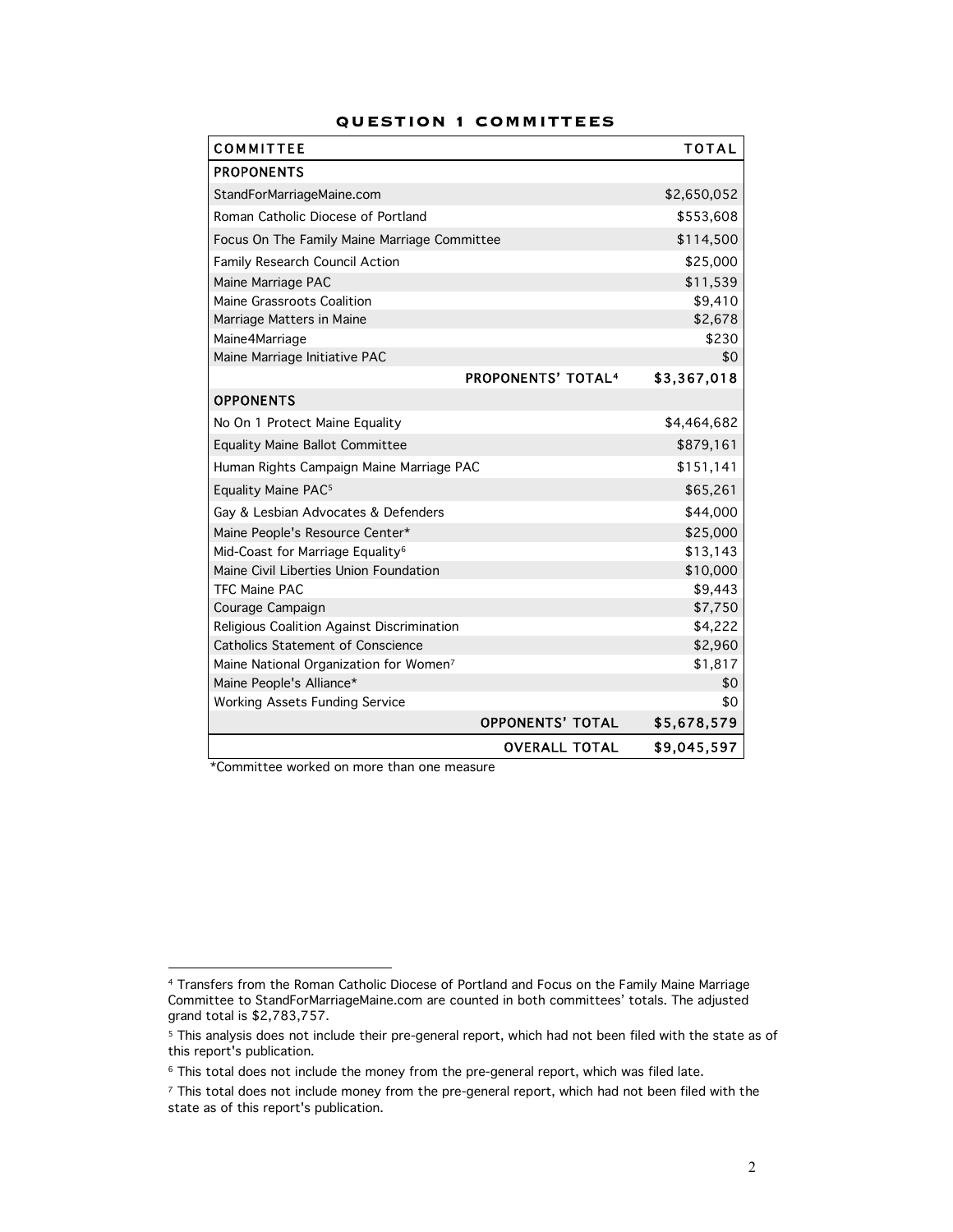#### **PROPONENTS**

The committees that supported Question 1 got their funding almost entirely from churches and conservative Christian organizations and their employees, who gave \$3 million, which is 89 percent of the proponents' total.

Almost half of proponents' contributions came from the National Organization for Marriage, a conservative Christian group based in New Jersey, which gave \$1.6 million. Focus on the Family gave \$179,500.

The Roman Catholic Diocese of Portland, another large donor, gave \$285,988—all to its own ballot committee. In total, dioceses and churches provided \$578,904. Out-of-state churches sent in \$269,650.

The committees for Question 1 got their funding almost entirely from churches and conservative **Christian** organizations and their employees, who gave \$3 million

Out-of state donors from 45 other states gave \$2.1 million to support the measure. New Jersey topped the list at \$1.6 million. In a distant second place, Colorado donors gave \$143,070, and those from the District of Columbia gave \$75,275.